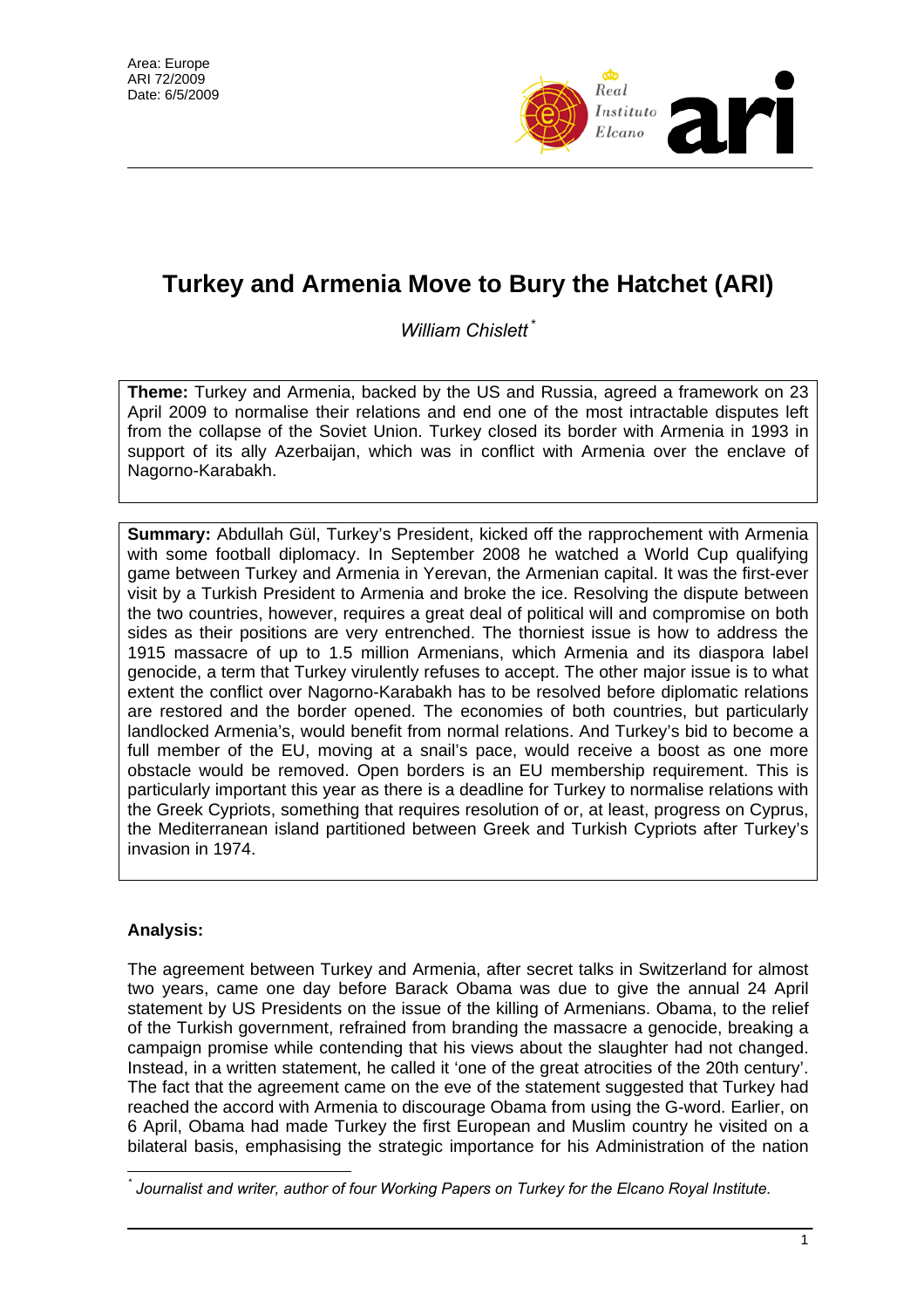Area: Europe ARI 72/2009 Date: 6/5/2009



and reflecting his policy of reaching out during his first 100 days in office to the Islamic world. Had Obama used the G-word it would have inflamed Turkey and undoubtedly undone all the goodwill created during his visit.



Source: Financial Times.

Turkey was the first country after the US to recognise Armenia in December 1991, following the collapse of the Soviet Union. The railway between its border town of Kars and the Armenian town of Gyumri was opened and electricity was provided. In 1992, Turkey led efforts to give Armenia a founding seat in an Istanbul-based regional grouping, the Organisation of the Black Sea Economic Cooperation (BSEC) and Azerbaijan was also given a seat (see the chronology in the Annex). Levon Ter-Petrosian, the first President of Armenia, sought to normalise relations with Turkey, but Ankara did not take up the opportunity to establish diplomatic relations and when the Nagorno-Karabakh war erupted in 1993 it closed the rail link as part of the sanctions when Armenia captured the Kelbajar district of Azerbaijan.

#### *The Nagorno-Karabakh Dispute*

The rivalry for control of Nagorno-Karabakh (see Figure 2) between ethnic Armenians and Azeris dates back well over a century into competition between Christian Armenian and Muslim Turkic and Persian influences. The Soviet Union incorporated the territory, populated for hundreds of years by Armenian and Turkic farmers, herdsmen and traders, into Azerbaijan in 1923. In December 1991, as the Soviet Union was collapsing, a referendum held there and in the neighbouring district of Shahumian resulted in a declaration of independence from Azerbaijan as the Nagorno-Karabakh Republic (NKR), which is still unrecognised by any country including Armenia. In the final years before the dissolution of the Soviet Union, the region became a source of dispute between Armenia and Azerbaijan. Up to 30,000 people were killed and more than one million fled their homes.

Nagorno-Karabakh is legally part of Azerbaijan but has been controlled by ethnic Armenians since the war ended in 1994. Armenians have also occupied large tracts of Azeri territory outside Nagorno-Karabakh. Officials from Armenia and Azerbaijan have been holding talks, mediated by the Minsk Group of the Organisation for Security and Cooperation in Europe (OSCE), with little success.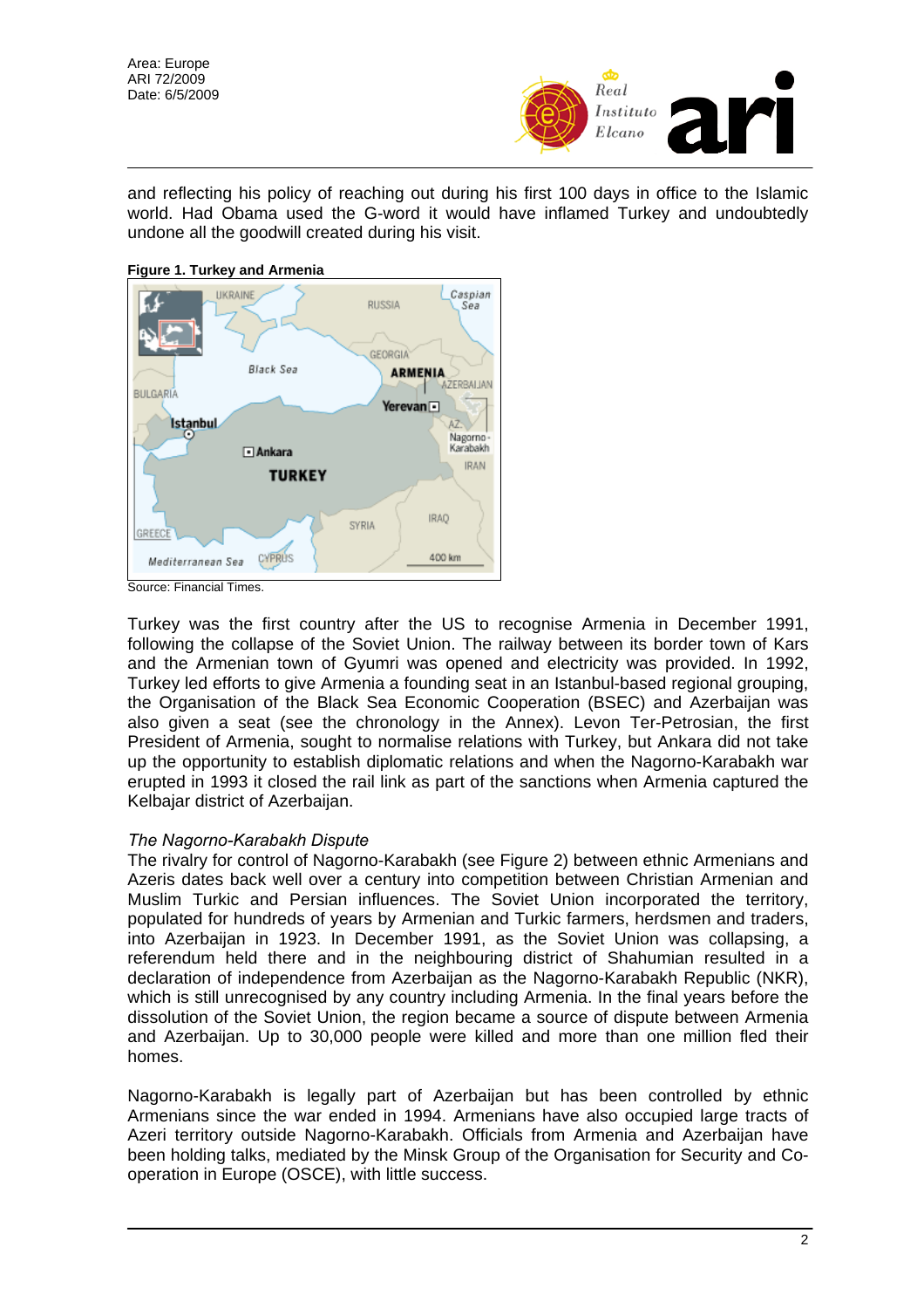Area: Europe ARI 72/2009 Date: 6/5/2009





 $\overline{a}$ 

Turkey has strong relations with Azerbaijan based on trade, shared oil and gas pipelines and a sense of common destiny in an ethnic, cultural and linguistic Turkic world. Azerbaijan is oil rich and Turkey very energy dependent. Turkey was the first country to recognise Azerbaijan after it declared independence in 1991. In 2008, the two countries exchanged 10 state visits at the Presidential and Prime Ministerial level. The close relations are underscored by the saying 'one nation, two states'. The relationship has an important strategic dimension in the form of the Baku-Tbilisi-Ceyhan oil pipeline (which runs just 10 miles from the ceasefire line), the Baku-Tbilisi-Erzurum gas pipeline and the Baku-Tbilisi-Kars railway project which is under construction.<sup>[1](#page-2-0)</sup>

The first government of Azerbaijan in 1992-93 was led by Abulfez Elchibey, a keen supporter of greater Turkic links. These relations have so far conditioned Turkey-Armenia normalisation as Ankara has always insisted on Armenia's withdrawal from occupied Azerbaijani territories as a precondition for opening the border and establishing diplomatic relations with Armenia. In the eyes of Armenia, Turkey's policy is hostage to its relations with Azerbaijan.

Baku has let it be known that if this condition is lifted, it might restrict Turkey's participation in the expansion of Azerbaijani oil and gas exports. Ilham Aliyev, Azerbaijan's President, cancelled his attendance at the summit meeting in Istanbul of the 'Alliance of Civilisations' (sponsored by Turkey and Spain) on 6-7 April, apparently because Ankara did not confirm or deny media reports of de-linkage.

It is unclear whether Ankara's position has changed. It is caught between a rock and a hard place. Turkish analysts believe it is unlikely that Ankara would accept a total delinking of the two issues. Also, Armenia would not want to publicly and explicitly negotiate Nagorno-Karabakh with Turkey, but may nevertheless understand that progress with Turkey depends on some withdrawal. If there is no change at all in Armenian occupation this would hinder Ankara's efforts to normalise relations. Armenia could withdraw from some *rayons* (Kelbecer) but not all (Lacin) of them.

<span id="page-2-0"></span> $1$  Azerbaijan, enriched by energy revenues, has the fastest-growing military budget in the world and spends more on weapons than Armenia spends on its entire stated budget. See 'Lay to rest the Ghosts of Conflict in the Caucus' by Thomas de Waal (*Financial Times*, 5/V/2009).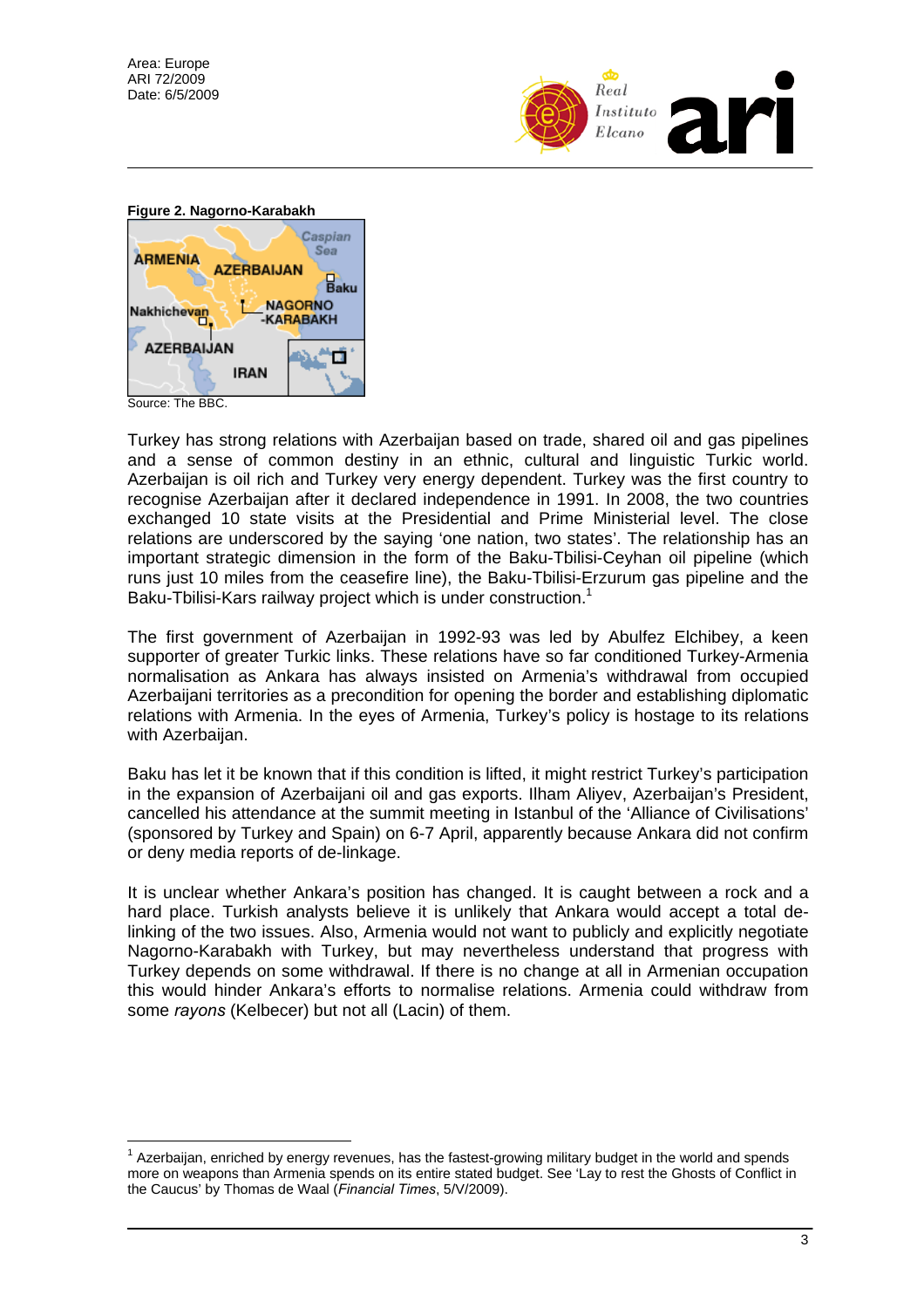

*The Issue of What to Call the 1915 Killing of Up to 1.5 Million Armenians*  Nothing enflames passions in Turkey more than the 1915 destruction of the Armenian communities of Anatolia, and the question of whether it constituted genocide. $2$  Only recently, as a result of the democratisation aided by Turkey's process of seeking to join the EU, has the issue begun to be discussed relatively freely and without incurring criminal charges.<sup>[3](#page-3-1)</sup> In the highest-profile case, Orhan Pamuk, the 2006 Nobel laureate for literature, almost landed himself in jail in January of that year for publicly degrading the Turkish nation after he referred to the killing of Armenians and Kurds in an interview he gave to a Swiss newspaper and appeared in court after he was charged by an ultra-nationalist judge.<sup>[4](#page-3-2)</sup> The case was dropped.

The official Turkish view, ground into schoolchildren from an early age, is that the Armenian population was responsible for what happened by siding with Russia during World War I. The Ottoman authorities, according to the narrative set in stone by the Turkish Historical Society, set up in the 1930s, responded with mass deportation of the Armenian population.<sup>[5](#page-3-3)</sup> The Republic of Turkey was founded in 1923 on the ruins of the Ottoman Empire.

Resolutions commemorating the 1915 genocide have been passed by more than 20 parliaments, including France and Germany whose current governments are not in favour of Turkey's full EU membership. The US Congress was on the point of voting on a nonbinding resolution condemning the Armenian genocide in September 2007, but called it off at the last minute because of fears of how Turkey would react and the impact on the already strained US-Turkey relations (over Iraq). President Barack Obama, Vice-President Joe Biden, Secretary of State Hillary Clinton and the Speaker of the House of Representatives Nancy Pelosi are all on record for calling the massacre a genocide.<sup>[6](#page-3-4)</sup> Obama stopped short of calling it a genocide when he addressed the Turkish parliament in April and when he gave the traditional White House statement on 24 April commemorating the atrocities.<sup>7</sup> His avoidance of the word outraged the Armenian diaspora around the world, principally in the US, Russia, France and Lebanon, which is estimated to be twice as big as the population of Armenia (3 million) and is much more vociferous on the genocide issue.

 $\overline{a}$ 

<span id="page-3-0"></span><sup>2</sup> This section draws on *Noah's Dove Returns: Armenia, Turkey and the Debate on Genocide* published by the European Stability Initiative on 21 April 2009

<sup>(</sup>*www.esiweb.org/index.php?lang=en&id=156&document\_ID=108*) and *Turkey and Armenia: Opening Minds, Opening Borders*, published by the International Crisis Group on 14 April 2009

<sup>(</sup>*www.crisisgroup.org/home/index.cfm?id=6053*). <sup>3</sup>

<span id="page-3-1"></span>An important reform in 2003 turned the National Security Council (NSC) into a purely consultative body with a civilian majority. The NSC, particularly since the coup in 1980, served as a conduit for the powerful military to express its views on a broad range of policy matters. As regards freedom of expression, the infamous article 301 of the Penal Code has been amended. 4

<span id="page-3-2"></span>Kemal Kerincsiz, the leader of the ultra-nationalist Grand Union of Jurists, said Pamuk's Nobel prize was 'a reward for the lies he says about the so-called genocide… It is all part of Europe's plot to partition Turkey, as they did 90 years ago. They want to give our land to Armenians, Kurds and Greeks. Pamuk and the Europeans he loves so much are the enemies of Turkey'.

<span id="page-3-3"></span><sup>&</sup>lt;sup>5</sup> Yusuf Halacoglu, its Director, referred in a document in 2006 to '519,000 Muslims the Armenians killed' and said 'most Armenians died from disease… those who were slaughtered were about 8-10,000 according to the numbers we obtained'.

<span id="page-3-4"></span>Obama's website stated: 'the Armenian genocide is not an allegation, a personal opinion, or a point of view, but rather a widely documented fact supported by an overwhelming body of historical evidence'.

<span id="page-3-5"></span>Ali Babacan, the former Foreign Minister, told the Turkish parliament on 29 April 2009 that Obama's interpretation of the events of 1915 was 'unacceptable' as it lacked any reference, among other things, to the 'several hundred thousand Turks' who also lost their lives.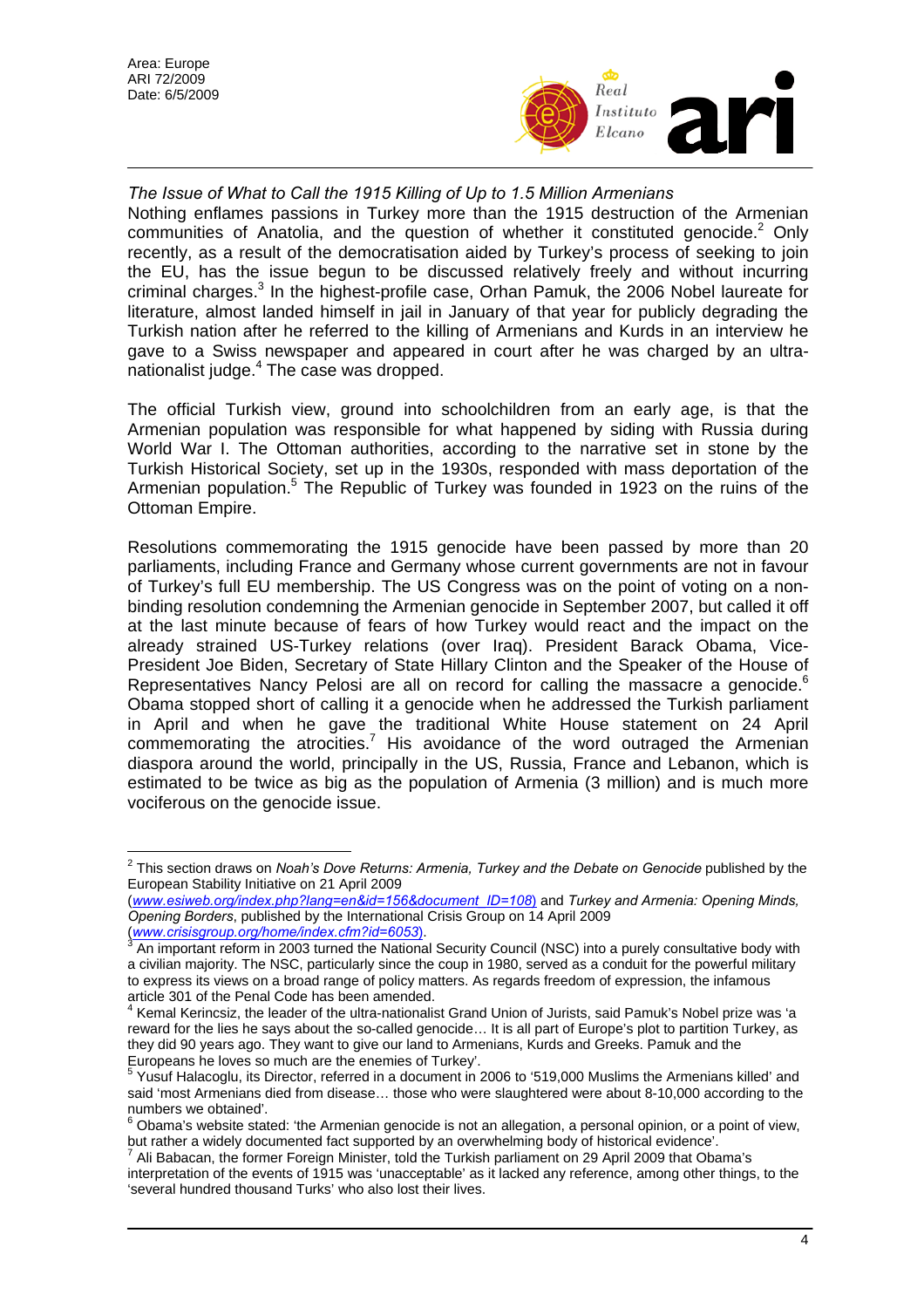

The taboo in Turkey on questioning the official version of what happened has gradually given way to a more open and sober debate. An important crack in the wall was the holding of the first conference in Turkey in September 2005 to debate the fate of the Ottoman Armenians, which went ahead, despite stiff opposition, including an attack on the organisers by Cemil Çiçek, the Justice Minister in the former government of the Justice and Development (AKP) party and now the Deputy Prime Minister, who accused them of 'stabbing the Turkish people in the back'.

A turning point came in January 2007 when the Turkish-Armenian journalist Hrant Dink, editor of the weekly newspaper *Agos*, was murdered in front of his office in Istanbul. Hundreds of thousands of people took to the streets chanting 'we are all Armenians' (Dink has been put on trial in 2002 for stating at a conference 'I am not a Turk... but an Armenian from Turkey').

Nevertheless, the official version is still being heavily propagated in some quarters. In February 2009, Turkey's Ministry of Education sent a circular reminding schools to show a documentary, '*Sari Gelin* (Yellow Bride) – The True Story', first aired in 2003 by state television (TRT) and report back. In six 40-minute episodes, it sets out the case that Armenians were responsible for their own destruction through subversion and rebellion. In one scene Turkish villages recall 'children were cooked over the fire… women were forced to eat their husbands'. Serdar Kaya, a father of an 11-year-old girl, filed a complaint with the Public Prosecutor's office and the Ministry withdrew the documentary.<sup>[8](#page-4-0)</sup>

At the same time, however, no legal action has been taken against the publication this year of the private diaries of Talat Pasha, an Ottoman leader during World War I and the main organiser of the 1915 Armenian policy, which showed he meticulously supervised the relocation of [9](#page-4-1)35,367 Armenians, of whom he counted 90% as 'missing' by 1917.<sup>9</sup>

The essence of this issue boils down to what exactly constitutes genocide, a subject that is now much more studied by academics and which does not focus almost exclusively on the Holocaust. The starting point is the Convention on the Prevention and Punishment of the Crime of Genocide, adopted by the UN General Assembly in 1948. The Convention defines 'genocide' as:

'... any of the following acts committed with intent to destroy, in whole or in part, a national, ethnic, racial or religious group, as such (a) killing members of the group; (b) causing serious bodily or mental harm to members of the group; (c) deliberately inflicting on the group conditions of life calculated to bring about its physical destruction in whole or in part; (d) imposing measures intended to prevent births within the group; (e) forcibly transferring children of the group to another group'.

As the European Stability Initiative (ESI) points out there is now a considerable body of court cases, official declarations and academic studies applying this definition to both historical and contemporary events, for example for events in Guatemala between 1981 and 1983 and the 1995 Srebrenica massacre in Bosnia-Herzegovina.<sup>[10](#page-4-2)</sup>

<sup>&</sup>lt;sup>8</sup><br>Bee 'Turkish Children Drawn into Armenia Row', *news.bbc.co.uk/2/hi/europe/7956056.stm.*<br>9 Murat Bardekau (ed.) - Telet Bassaun Furek u Metrukesi ('The Banere Telet Beebe Lett Bebing

<span id="page-4-1"></span><span id="page-4-0"></span>Murat Bardakçı (ed.), *Talat Paşanın Evrak-ı Metrukesi* ('The Papers Talat Pasha Left Behind'), Istanbul,

<span id="page-4-2"></span><sup>2009. 10</sup> See p. 16 of *Noah's Dove Returns: Armenia, Turkey and the Debate on Genocide,* mentioned in the first footnote.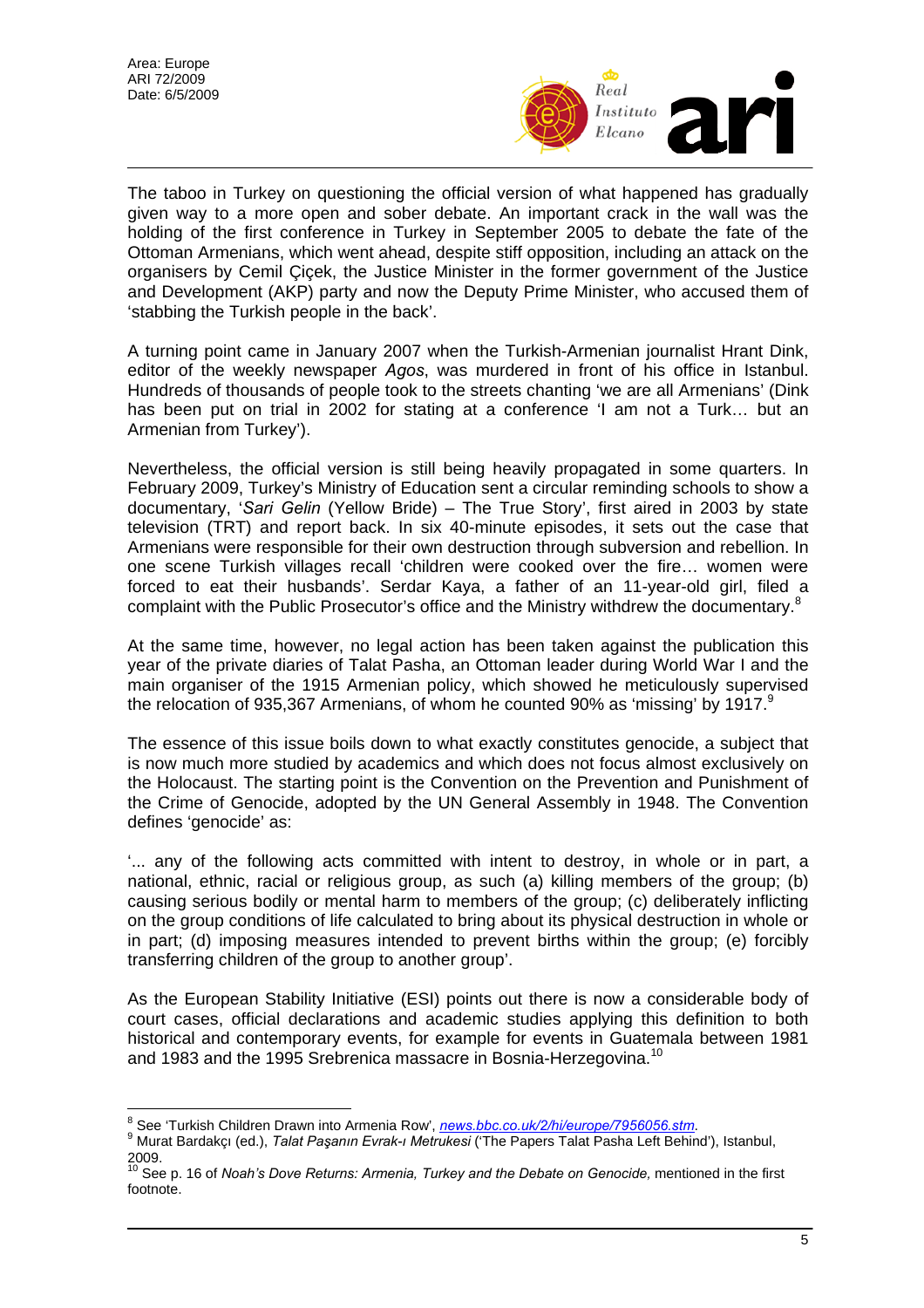

Among many reasons why the Turkish government will not accept the term genocide is that this could lay Turkey open to claims on territory and reparations. However, as this tragedy happened almost a decade before Turkey was created, the country today is not legally responsible for acts committed almost 100 years ago.

What is needed to get out of this minefield, as Christopher de Bellaigue suggests in his recent book is a *'*vaguer designation for the events of 1915, avoiding the G-word but clearly connoting criminal acts of slaughter, to which reasonable scholars can subscribe and which a child might be taught'.<sup>[11](#page-5-0)</sup>

A way forward, as apparently agreed, would be to set up a Joint History Commission. In 2005, Recep Tayyip Erdogan, Turkey's Prime Minister, suggested to the then Armenian President Robert Kocharian that the two sides submit the issue of 1915 to an independent commission of historians and experts which would delve into the archives of not only Turkey and Armenia but also in those of relevant third countries such as Russia, the UK, France, Germany and the US. But Armenia did not take up the offer. According to an article by Yücel Güclü, First Counsellor at the Turkish Embassy in Washington, 'without joint consideration of all evidence, the wounds of the past will not heal and, indeed, when an incomplete narrative enters the political realm, the consequences can be grave'.<sup>[12](#page-5-1)</sup>

**Conclusion:** Turkey and Armenian both stand to gain from reconciliation. But old prejudices on each side die hard. Landlocked Armenia, dependent on rail and road connections through Georgia and its Black Sea ports, would gain access to the port of Trabzon if the border with Turkey was opened. Trade with Turkey would begin to flourish and foreign direct investment could rise from very low levels as Armenia's risk perception would be lowered. For Ankara, the opening of the border with Armenia (Turkey has seven frontiers) would complete its policy of 'zero problems with neighbours'.

The recommendations of the International Crisis Group, an NGO dedicated to conflict resolution, could, if followed quickly, lead to Armenian President Serzh Sargsyan attending the return football match in Istanbul between Turkey and Armenia.<sup>13</sup> The ball is in both courts.

## *William Chislett*

Journalist and writer, author of four Working Papers on Turkey for the Elcano Royal *Institute* 

<span id="page-5-0"></span> $\overline{a}$ <sup>11</sup> See p. 104 of *Rebel Land: Among Turkey's Forgotten Peoples* by Christopher de Bellaigue, Bloomsbury, 2009.<br><sup>12</sup> See 'Will Untapped Ottoman Archives reshape the Armenian Debate?' by Yücel Güclü in the spring 2009

<span id="page-5-1"></span>issue of the *Middle East Quarterly* (*www.meforum.org/2114/ottoman-archives-reshape-armenian-debate*). <sup>13</sup> Basically, Turkey should 'avoid sacrificing implementation of the normalisation package to demand for

<span id="page-5-2"></span>immediate resolution of the Nagorno-Karabakh conflict and withdrawal of Armenian troops from occupied territories in Azerbaijan; Armenia should 'avoid statements or international actions relating to genocide recognition that could inflame Turkish public opinion against the current process' and the US, Russian and French co-chairs of the OSCE Minsk Group should 'intensify their engagement until Armenia and Azerbaijan reach final agreement on the basic principles for a settlement of the Nagorno-Karabakh conflict'.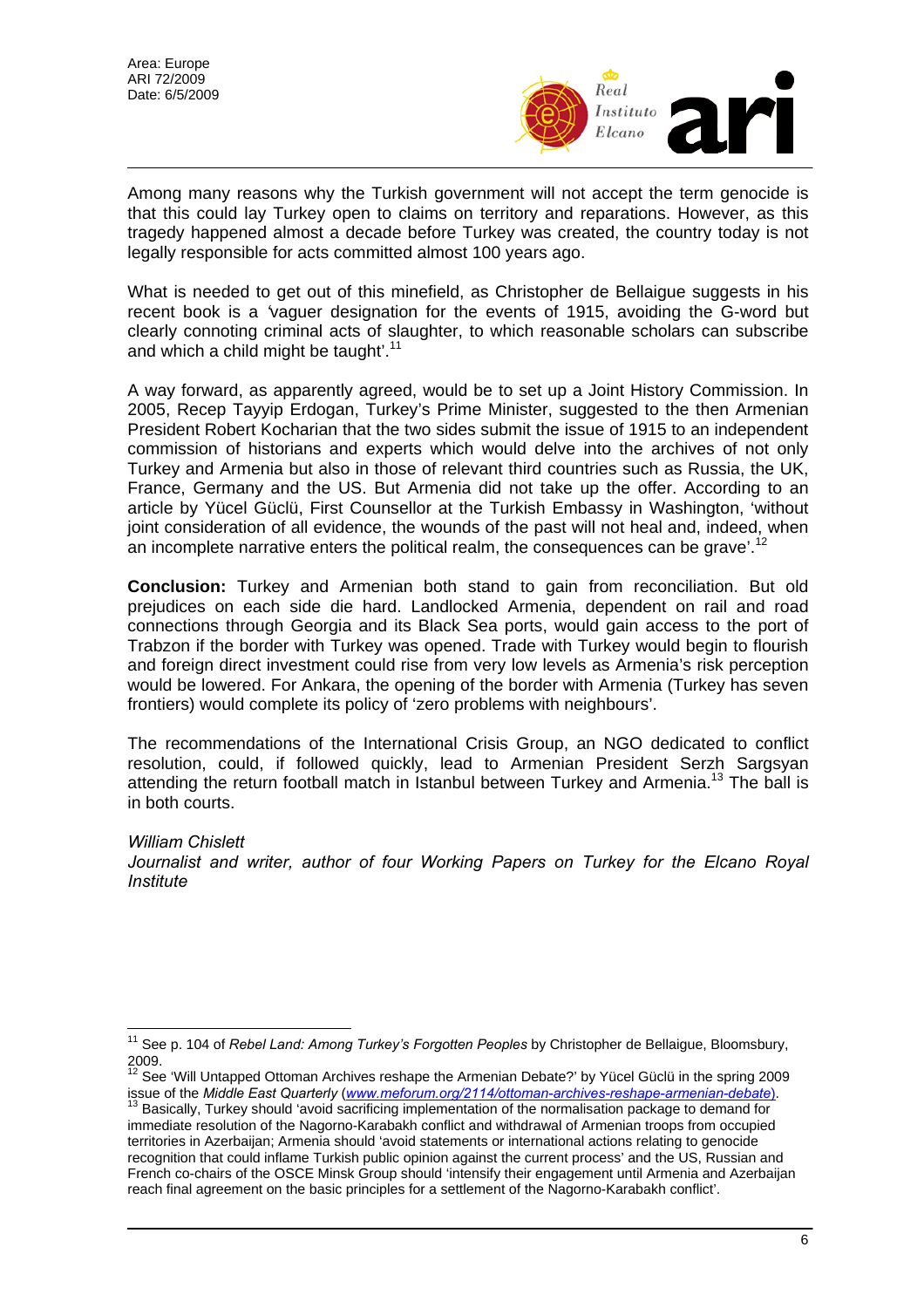

## **Annex: Chronology of Turkey-Armenia Relations**

**1800-1923:** Ottoman Empire collapses to one-quarter its size under onslaught from Russia, the UK and France and new Balkan states, forcing many Turks and Muslims to fall back on the land of modern Turkey. Between two and five million Turks and Muslims die in massacres and forced deportations.

**1890-96, 1915-20:** Massacres and uprisings involving Armenian Christians of the Ottoman Empire, mainly in what is now central and eastern Turkey. These included a massive First World War relocation of Armenians starting on 24 April 1915, during which about one million persons were massacred or died of disease. Armenians and many others describe this as the Armenian Genocide.

**1921:** Turkey, Soviet Russia, Armenia, Azerbaijan and Georgia sign the Treaty of Kars, establishing peace and today's borders between Turkey and the south Caucasus states, including Armenia.

**1973-85:** Armenian terrorists kill 30 Turkish diplomats and diplomatic staff and 26 others in 45 attacks around the world, seeking Turkish recognition of an Armenian genocide, reparations and territory.

**1991:** Turkey becomes the second state to formally recognise Armenian independence. A railway line open since 1980s between Kars and Gyumri begins to carry US-financed wheat to Armenia.

**1988-92:** Hostilities break out in Nagorno-Karabakh, an ethnic Armenian enclave within Azerbaijan. Main fighting begins 1992. By a ceasefire in 1994, ethnic Armenian forces occupy at least one-eighth of Azerbaijan.

**1992:** Turkey ensures that both Armenia and Azerbaijan join the Istanbul-based Organisation of the Black Sea Economic Cooperation.

**1993:** As ethnic Armenian forces advance into Azerbaijan, Turkey closes the railway line that is its only transport link with Armenia.

**1995:** Turkey opens an air corridor over its territory to Yerevan.

**1998:** Robert Kocharian is elected President of Armenia, making genocide recognition a central part of his foreign policy.

**2000:** Draft US House of Representatives Resolution 596 calls on President Bill Clinton to use the term 'genocide' in characterising the 1915 events. A last-minute intervention by Clinton, arguing that it would damage US-Turkish relations, causes the bill to be withdrawn. Turkey protests by briefly imposing tougher visa restrictions on Armenians travelling to Turkey.

**2001:** Turkish-Armenian Reconciliation Commission (TARC) is established in Geneva, aiming to improve relations between Turkey and Armenia. Bilateral civil society projects blossom.